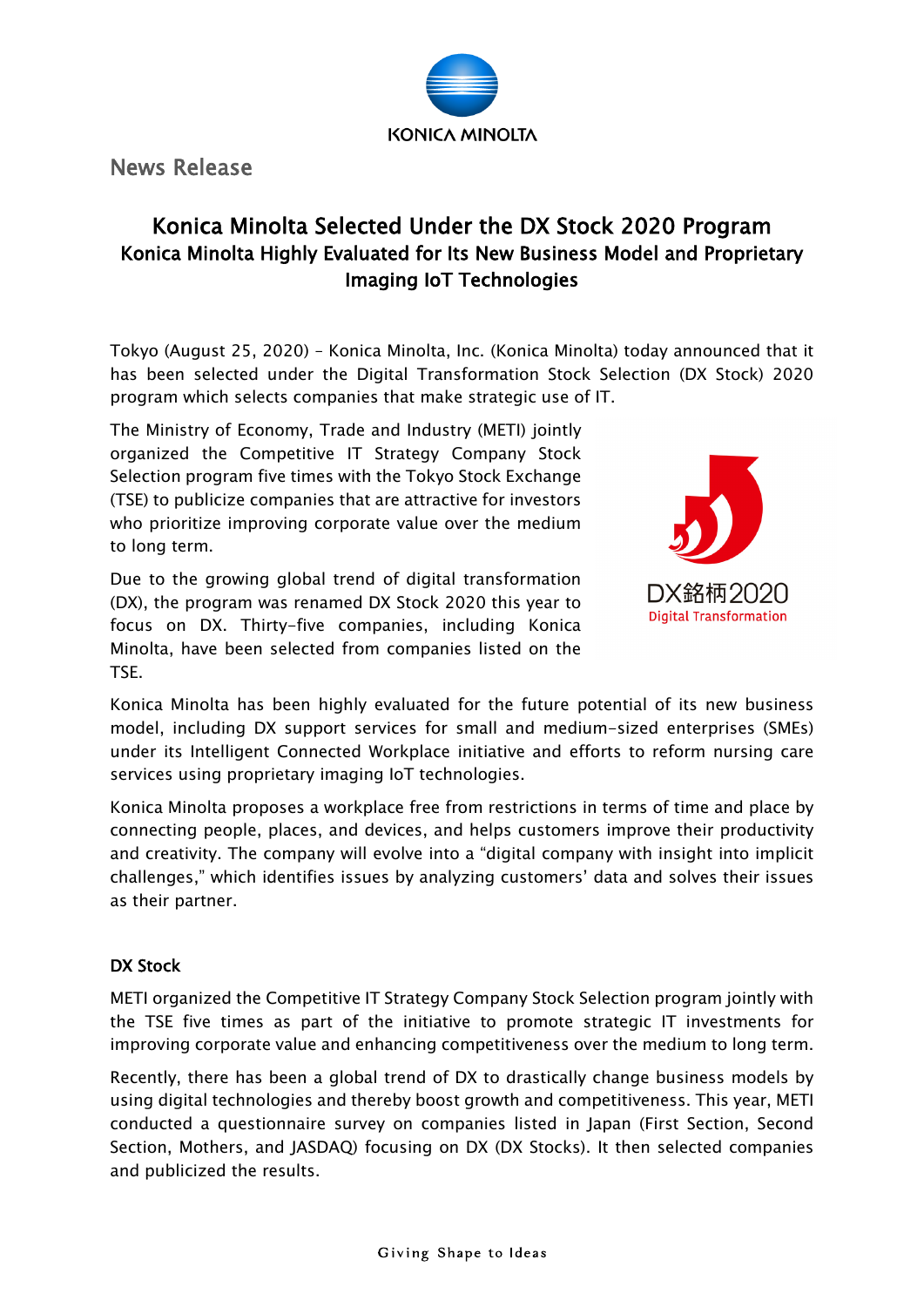## Why Konica Minolta Was Selected

Konica Minolta was highly evaluated for its business model of offering services that help overcome the shortage of workers at SMEs, which are Konica Minolta's main customers. Specifically, the company offers DX support services, including assessment of the workplace maturity level, DX consulting, provision of IT infrastructure and applications, security measures, and maintenance services, to SMEs under its Intelligent Connected Workplace initiative.

Konica Minolta was also highly evaluated for its efforts to reform nursing care services through systematization and digitalization using proprietary imaging IoT technologies developed exclusively for nursing care services.

Konica Minolta is considered promising in view of its profitability, future potential, and impact thanks to the major shift of its business model from a manufacturer of multi-functional peripherals (MFPs) to a DX supplier and initiatives to take advantage of its proprietary imaging IoT technologies.



## Konica Minolta's DX Management

Konica Minolta creates value for customers by helping them make judgments and take action by sensing and inputting various things including those that are invisible to the human eye, converting them into digital data and then annotating such data, turning it into usable information (visualization of the invisible and what customers wish to see), and conducting various analyses based on the four core technologies of materials, optics, nano-fabrication, and imaging.

Konica Minolta will help improve the business of customers as well as the lives of end users and consumers by using its proprietary imaging IoT technologies and will continuously improve its corporate value by concurrently offering new values to human society (social value) and achieving business growth (economic value).

Konica Minolta believes that the manufacturing industry must evolve by integrating digital solutions into actual operations. As corporate operations have become increasingly globalized, the company has been accelerating coordinated initiatives across regions through information sharing and cooperation by connecting data between distant sites using ICT- and IoT-based digital solutions, in order to offer products and services of the same quality around the world.

## Main DX Initiatives

## Commercialization of the Intelligent Connected Workplace to Help Customers Achieve DX

Konica Minolta offers new services while operating existing businesses to support various customers, including SMEs, in DX to improve and increase operational efficiency.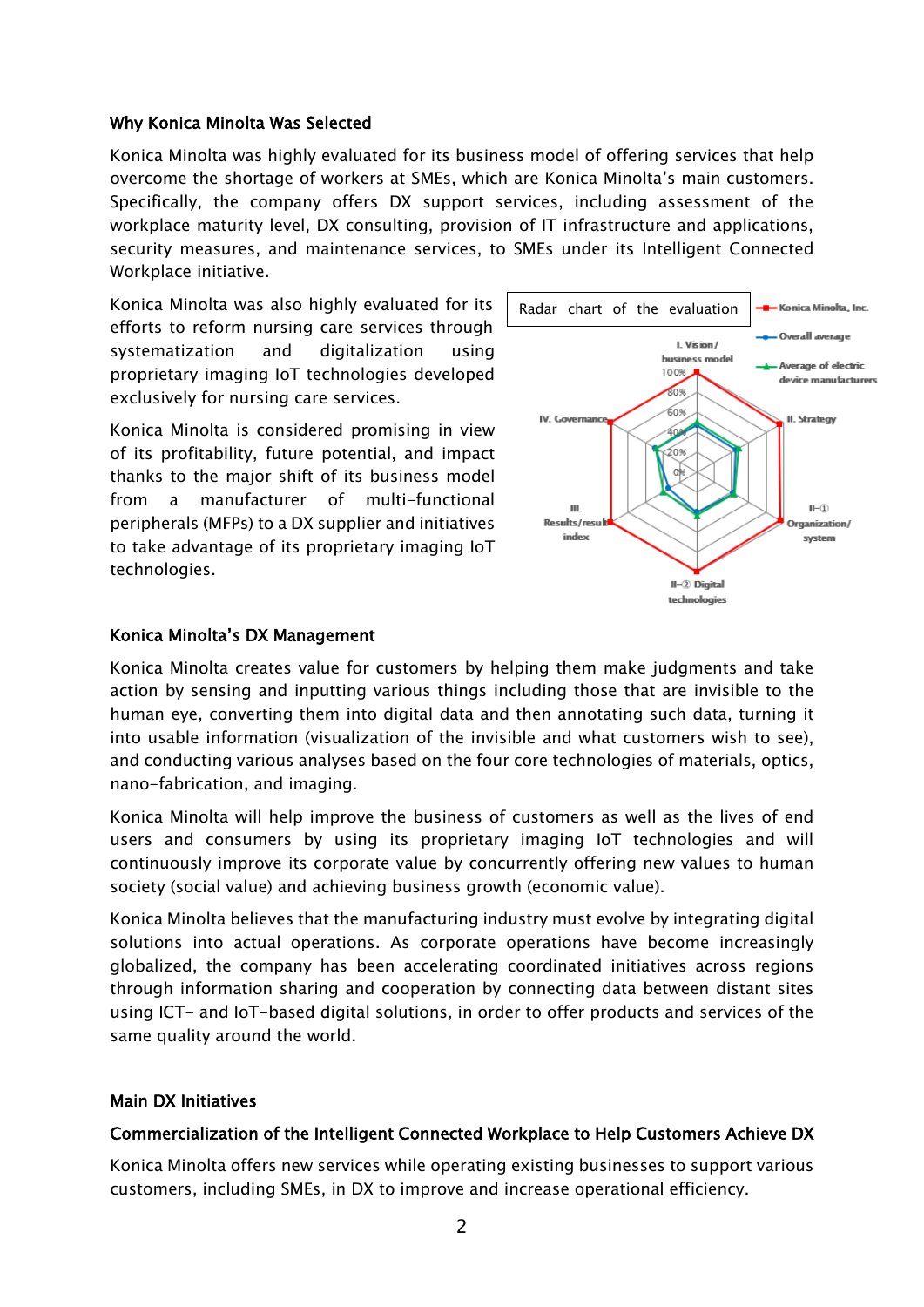Specifically, the company assesses the DX maturity level of customers' workplace and offers a comprehensive package of workplace DX services, such as DX consulting, IT infrastructure, application, security measures/maintenance services, and BPO\* services including data analysis, depending on their maturity level.

To help customers succeed, Konica Minolta offers a digital workplace that interconnects the necessary internal and external people and knowledge at any time and anywhere, thereby improving productivity per person. The company visualizes data, including customers' internal data and external data, and optimizes their workplace based on such data.

\* BPO stands for Business Process Outsourcing, in which companies commission part of their business processes other than the core business to external specialized contractors.

## Offering services depending on the maturity level of customers' workplace and supporting value creation



## Workflow Reform at Nursing Care Facilities by Integrating Imaging IoT into the Operation in Japan

The operation of nursing care facilities depends on individual know-how. Konica Minolta aims to carry out reform and achieve scientific operation based on data using imaging IoT. The company has established services to help staff members become familiar with the operation, in addition to offering IoT systems.

Konica Minolta works closely with nursing care facilities, which are its customers, by offering education-based services, including identification of issues by conducting a preliminary analysis of the operation, proposal of a new job category of care director, who serves as an operational leader based on data, and provision of the training process, and ongoing remote support based on data, in order to improve the job satisfaction of nursing care staff and satisfaction of facility users and maximize the lifetime value for customers.